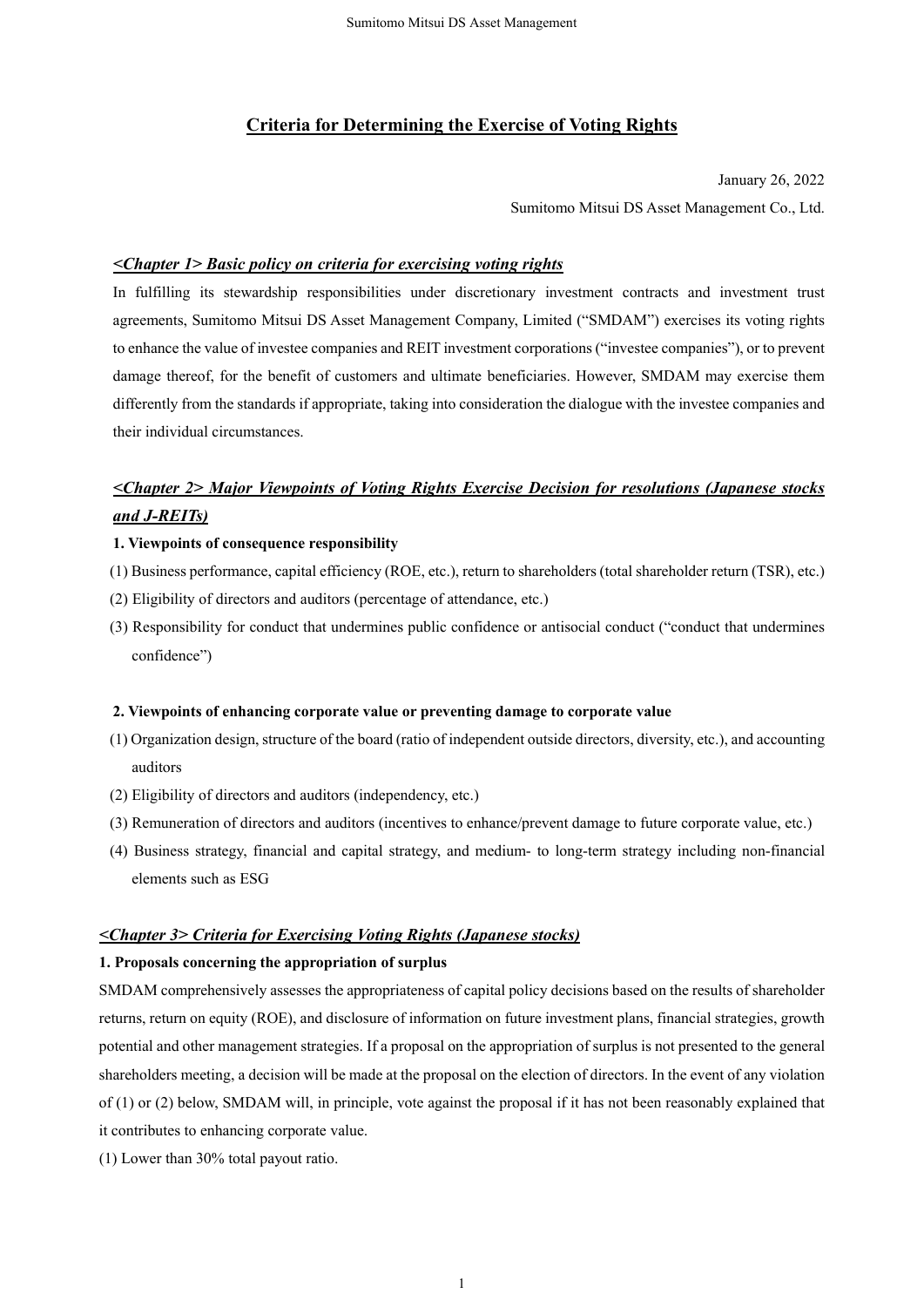(2) Lower than 50% total payout ratio for cash-rich companies having excessive retained earnings

However, SMDAM may vote for proposals that fall under (1) or (2) above in the following cases:

- (i) Sufficiently high ROE or TSR
- (ii) Continually increasing total payout ratio
- (iii) Special circumstances far beyond company's effort such as natural disasters, etc.

#### **2. Proposals concerning the election and dismissal of directors**

SMDAM comprehensively judges whether or not directors and the composition of the board of directors can enhance future corporate value based on business performance, ROE, and TSR, as well as qualifications of each candidate including the independence of outside directors. SMDAM will, in principle, vote against individual candidates who do not meet the following criteria, but may vote for such proposals after a comprehensive assessment, taking actual conditions of the investee companies into account.

(1) Criteria concerning the qualifications of directors

### (i) TSR/ROE criterion

SMDAM will, in principle, vote against the election of directors if the TSR over the last three years is significantly lower than that of the TOPIX and the relevant sector averages, or if the ROE has been below the median of all listed companies in each of the last three years. However, all or some candidates may be approved if there are reasonable grounds as follows.

- (a) Less than three years in office.
- (b) Sufficient disclosure of information on reasonable management strategy to improve corporate value or ROE.
- (c) Continual and significant ROE improvement.
- (d) Special circumstances far beyond company's effort such as natural disasters, etc.
- (e) Clarification of responsibilities such as completion of management structure reforms or retirement of responsible directors.

#### (ii) Criterion concerning business performance and corporate value

SMDAM will, in principle, vote against the election of directors in the following cases.

- (a) Insolvency or severe decline in business performance attributable to the candidates
- (b) A company that delegated the authority of appropriation surplus to the board of directors and whose total payout ratio does not meet the requirements.
- (c) Cross-shareholdings held in excess of approximately 20% of shareholders' equity.
- (d) Implementation of capital policy that seriously harms the common interests of shareholders.
- (e) Serious problems with information disclosure attitudes.
- (f) Insufficient disclosure of information on sustainability management strategy (no concrete contents on E and S, such as climate change, human capital, and intellectual property), and no intention to improve confirmed through dialogue.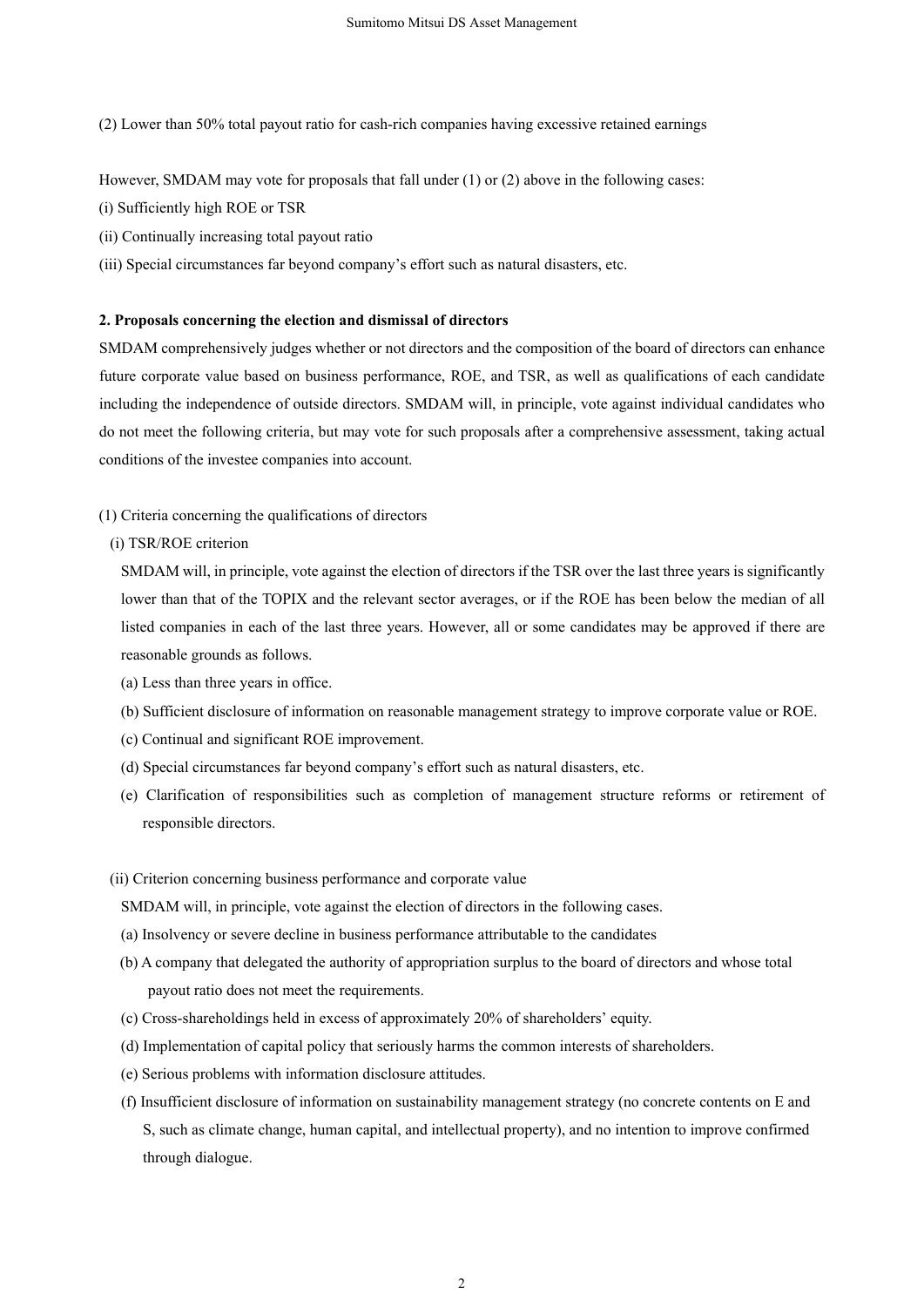(g) Insufficient diversity in the composition of the board of directors or executive officers, etc. (SMDAM scrutinizes the composition of the board of directors of large market capitalization companies and will, in principle, oppose the election of directors unless the candidates are diverse in gender and foreign nationals.)

#### (iii) Criterion concerning conduct that undermines public confidence

In the event of conduct that undermines public confidence, SMDAM comprehensively judges its seriousness, the extent to which the officers were involved, its maliciousness, and the appropriateness of subsequent actions (identification of the cause, clarification of accountability, and establishment of measures to prevent recurrence). However, all or some candidates may be approved in the following cases.

- (a) Candidates who are newly appointed or are not involved in conduct that undermines confidence
- (b) Clarification of responsibilities such as completion of management structure reforms or retirement of responsible directors
- (c) Sufficiently enhanced supervision functions such as an increase in the number of independent outside officers
- (iv) Criterion concerning the qualifications of outside directors

Outside directors who attend less than 80% of the board of directors meetings or hold a significant number of other positions are not considered to meet this criterion unless there are reasonable grounds to do so.

(v) Criterion concerning the independence of outside directors

SMDAM comprehensively judges violation of this criterion for determining the independence of outside directors as follows.

- (a) Relationship with major shareholders, parent companies, and major trading partners
- (b) Legal counsel agreements, tax consultant/accountant agreements
- (c) Accounting audit agreements
- (d) Over 12 years in office as director and/or auditor
- (e) Close relatives of current board members
- (f) Other questionable independence

However, when any of the following items is applicable, it shall not be considered to be a violation of the standards.

- (a) Reasonable explanation that there is no risk of damaging the common interests of shareholders
- (b) Reasonable explanation that a contribution is expected to exceed the question of independence, confirmed by disclosure of the skill matrix of the board of directors as a whole and nomination after deliberation by the nomination committee, etc.
- (c) Three years after retirement of the relevant position, etc.
- (2) Criterion concerning the composition of the board of directors

SMDAM comprehensively judges the composition of the board of directors based on the actual conditions of the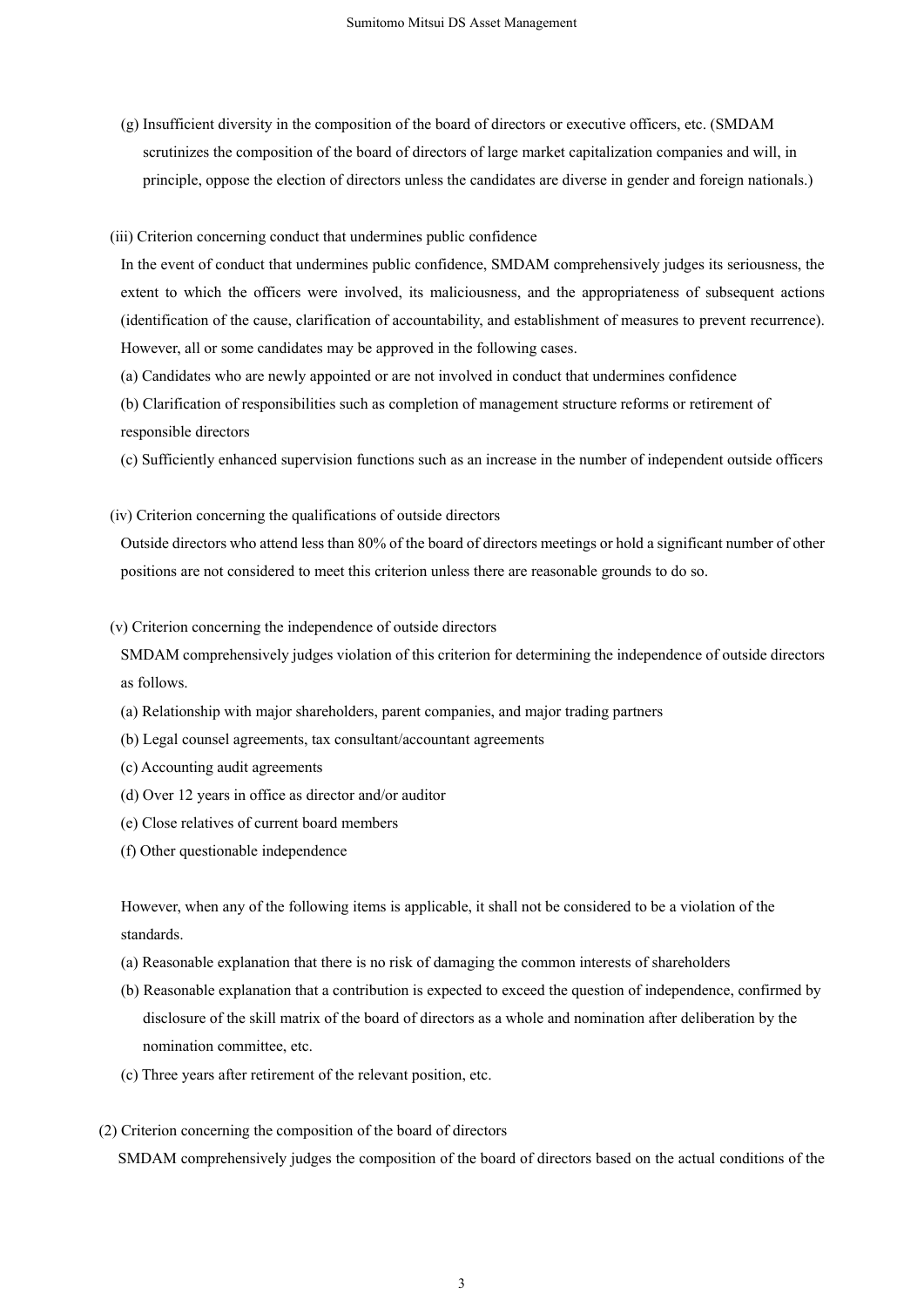investee companies. SMDAM will, in principle, vote against the election of all or some candidates or the representative director in the following cases. However, this excludes cases where there are reasonable grounds such as an increase in the number of directors due to business expansion.

- (a) Directors with a total number of more than 20
- (b) Increase of two or more internal directors
- (c) Insufficient number or ratio of independent outside directors
- (d) No involvement of outside directors for the election of directors
- (3) Criterion concerning directors of audit committee members in companies with audit and supervisory committee Directors serving as audit committee members in a company with audit and supervisory committee are expected to perform some of the same functions as auditors in a company with board of company auditors, and certain of the criteria in the "Proposal concerning the election and dismissal of auditors" shall be applied as necessary.

### **3. Proposals concerning the election and dismissal of auditors**

SMDAM comprehensively judges whether or not auditors and the composition of the board of auditors is linked to the function of checks on the board of directors, taking into account the status of activities of the candidates and their eligibility mainly from the perspective of independence. SMDAM will, in principle, vote against the election of individual candidates who do not meet the following criteria, but may vote for such proposals based on a comprehensive judgement based on the actual conditions of the investee companies.

- (1) Criteria concerning the qualifications of auditors
	- (i) Criterion concerning conduct that undermines confidence

In the event of conduct that undermines public confidence, SMDAM comprehensively judges from the perspective of whether or not there were any problems with the activities of the board of auditors based on its seriousness, its maliciousness, and the appropriateness of subsequent actions (identification of the cause, clarification of accountability, and establishment of measures to prevent recurrence). However, all or some candidates may be approved in the following cases.

- (a) Candidates who are newly appointed or are not involved in conduct that undermines confidence
- (b) Clarification of responsibilities such as completion of management structure reforms or retirement of responsible directors
- (c) Sufficiently enhanced supervision functions such as an increase in the number of independent outside officers

#### (ii) Criterion concerning representative experience

SMDAM will, in principle, vote against the election of candidates who were a director or representative executive officer having representative authority of the company.

(iii) Criterion concerning the qualifications of outside auditors

Outside auditors who attend less than 80% of the meetings of board of directors and board of auditors or hold a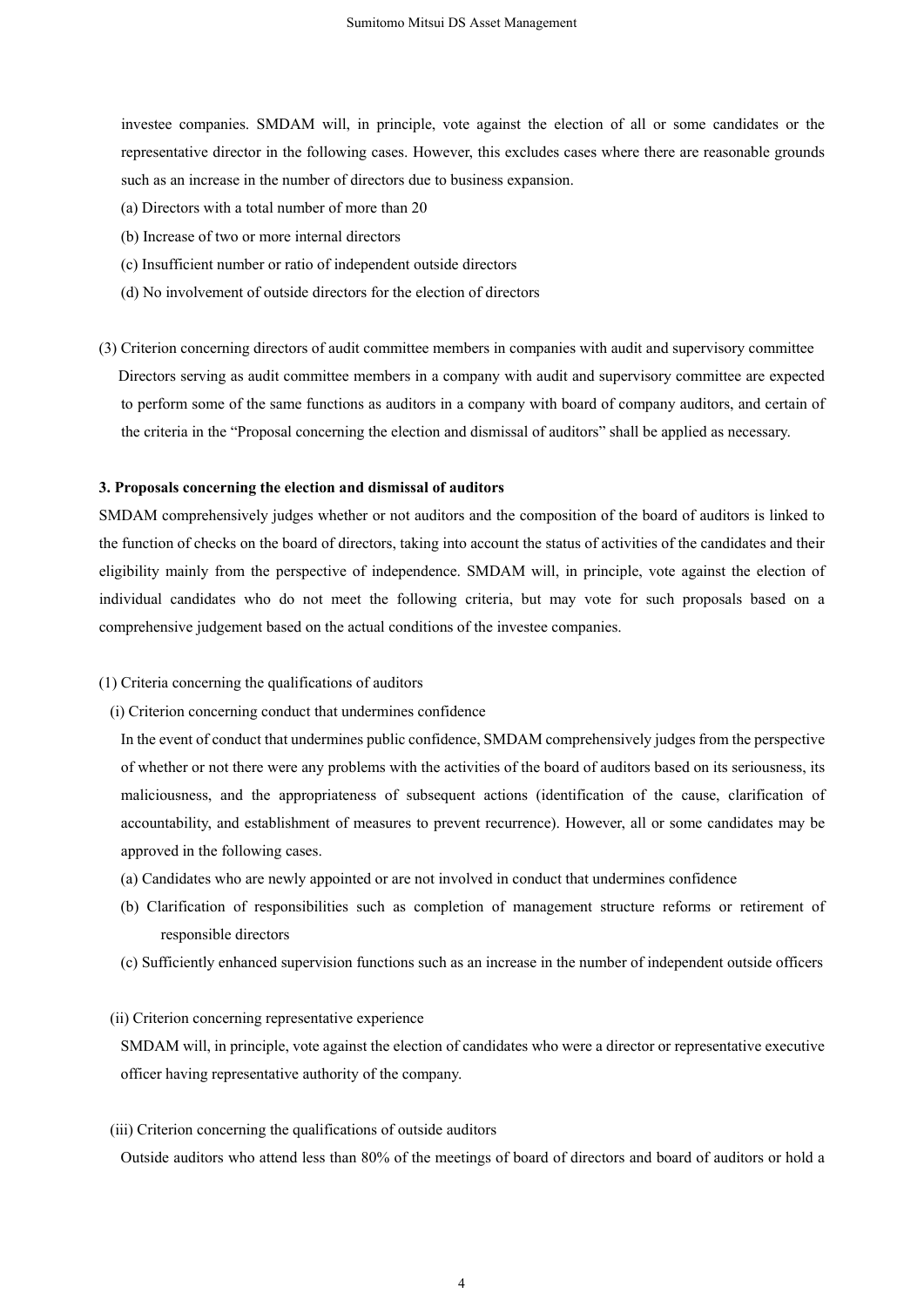significant number of other positions are not considered to meet this criterion unless there are reasonable grounds to do so.

(iv) Criterion concerning the independence of outside auditors

SMDAM comprehensively judges violation of this criterion for determining the independence of outside auditors as follows.

- (a) Relationship with major shareholders, parent companies, and major trading partners
- (b) Legal counsel agreements; tax consultant/accountant agreements
- (c) Accounting audit agreements
- (d) Over 12 years in office as director and/or auditor
- (e) Close relatives of current board members
- (f) Other questionable independence

However, when any of the following items is applicable, it shall not be considered to be a violation of the standards.

- (a) Reasonable explanation that there is no risk of damaging the common interests of shareholders
- (b) Reasonable explanation that a contribution is expected to exceed the question of independence, confirmed by disclosure of the skill matrix of the board of directors as a whole and nomination after deliberation by the Nomination Committee, etc.
- (c) Three years after retirement of the relevant position, etc.

(2) Criterion concerning the composition of the board of auditors

In cases where there are no two or more independent outside auditors, if the number of auditors or outside auditors is reduced, this shall be considered not to meet this criterion. SMDAM will, in principle, vote against the reappointment of auditors except in cases where there are reasonable grounds.

## **4. Proposals concerning bonuses to officers**

SMDAM actively views bonuses to officers as an effective incentive, but judges whether or not they are appropriate in terms of content and amount. SMDAM will, in principle, vote against proposals in the following cases.

- (1) Excessive payments relative to the level of earnings or dividends
- (2) No proportionate reduction in the total amount of payment or the amount of payment per person despite conduct that undermines confidence and seriously impairs corporate value
- (3) No involvement of outside officers in determining bonuses to officers and lack of reasonable explanation that they contribute to the common interests of shareholders

#### **5. Proposals concerning the payment of officers' retirement benefits**

SMDAM comprehensively judges the payment of officers' retirement benefits based on factors such as the reduced effectiveness of the board of directors and the impact on the checks and balances of outside directors and auditors. SMDAM will, in principle, vote against proposals in the following cases.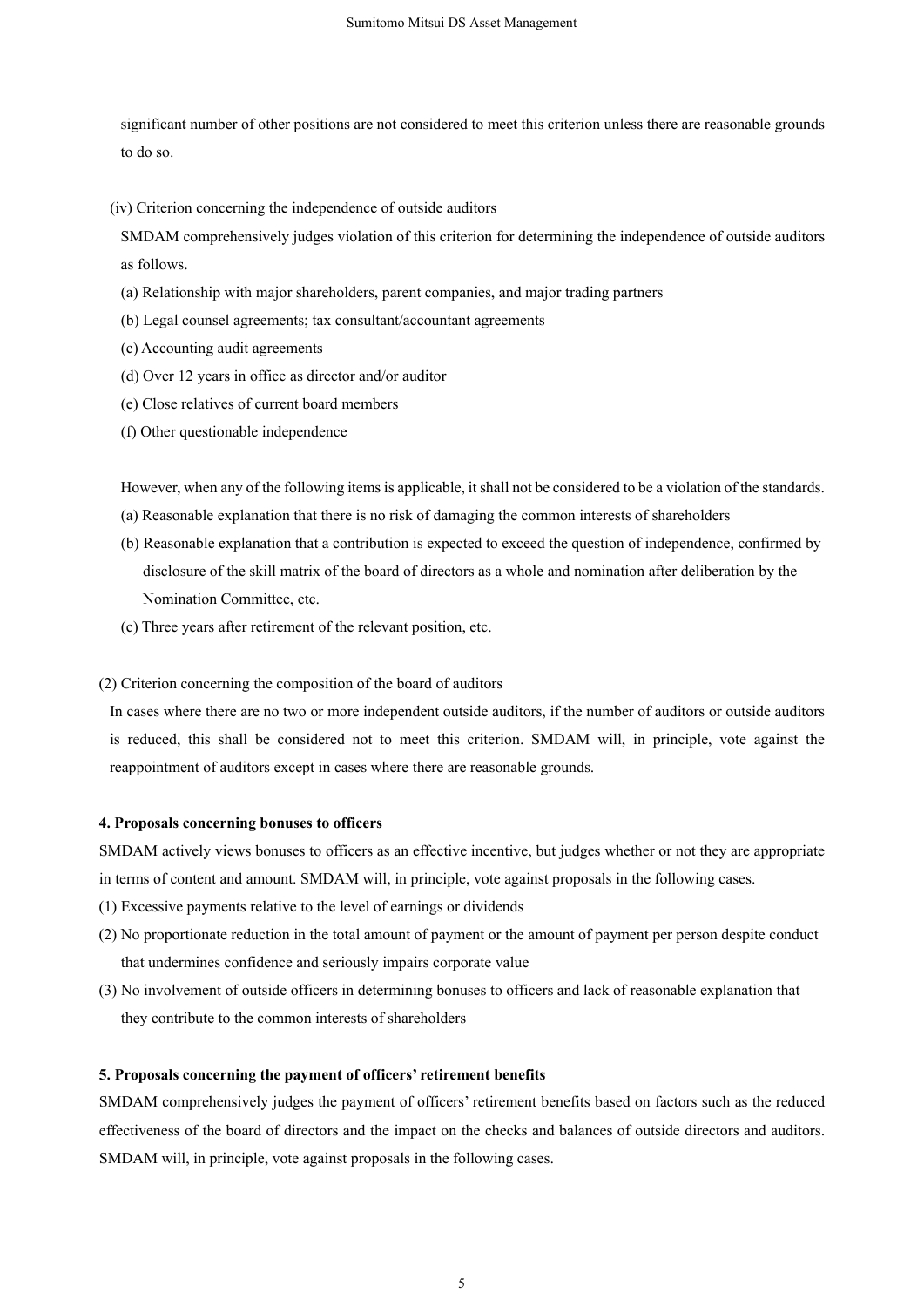- (1) Payment to an outside director, a director who is an audit committee member, etc., or an auditor
- (2) Payment to an officer responsible for cumulative negative income over the last three years
- (3) Lack of disclosure of the total amount of retirement benefits
- (4) Payment of an unreasonable amount in light of the degree of responsibility to the officer responsible for conduct that undermines confidence
- (5) Excessive payments relative to the level of business performance and shareholder returns

# **6. Proposals concerning compensation of officers and officers' stock options, board benefit trusts, and restricted stock, etc.**

In consideration of the appropriateness of compensation of officers and officers' stock options, board benefit trusts, and restricted stock, etc. ("stock options, etc."), SMDAM comprehensively judges whether or not such compensation will have an impact on the purpose of enhancing corporate value or preventing damage to corporate value, i.e. recipients, linkage with performance, the appropriateness of compensation amount, payment, and exercise timing, number of shares granted, the involvement of outside directors and the compensation committee, the adequacy of disclosure of information, etc. Furthermore, SMDAM will, in principle, vote against proposals if the recipients of stock options, board benefit trusts, and restricted stock, etc. include outside directors, directors who are audit committee members, auditors, outsiders (consultants, trading partners, etc.) or any other inappropriate recipients. As an exception, however, outside directors other than directors who are audit committee members may be granted restricted stock.

#### (1) Stock options

SMDAM will, in principle, vote against proposals in the following cases, except where there are reasonable grounds.

- (i) Significant dilution of existing shareholders
- (ii) Reduction in the exercise price of unexercised stock options
- (iii) Stock compensation-type stock options (so-called 1-yen stock options) that can be exercised before the date of retirement or within two years from the date of grant, etc. SMDAM comprehensively judges whether the plan design is suitable for the purpose of enhancing/preventing damage to corporate value, taking into consideration the status of the abolishment of the officers' retirement benefit system, etc.

#### (2) Board benefit trusts and restricted stock, etc.

- SMDAM will, in principle, vote for the grant of board benefit trusts or restricted stock if all of the following conditions are met.
- (i) Withdrawal from the trust account and lifting of restriction on transfer are limited to the period after retirement or at least two years after grant.
- (ii) The cumulative number of shares issued during the first two years after the grant is limited to less than 1%, and the impact on existing shareholders is considered to be limited. Alternatively, voting rights cannot be exercised during the trust period or during the transfer restriction period.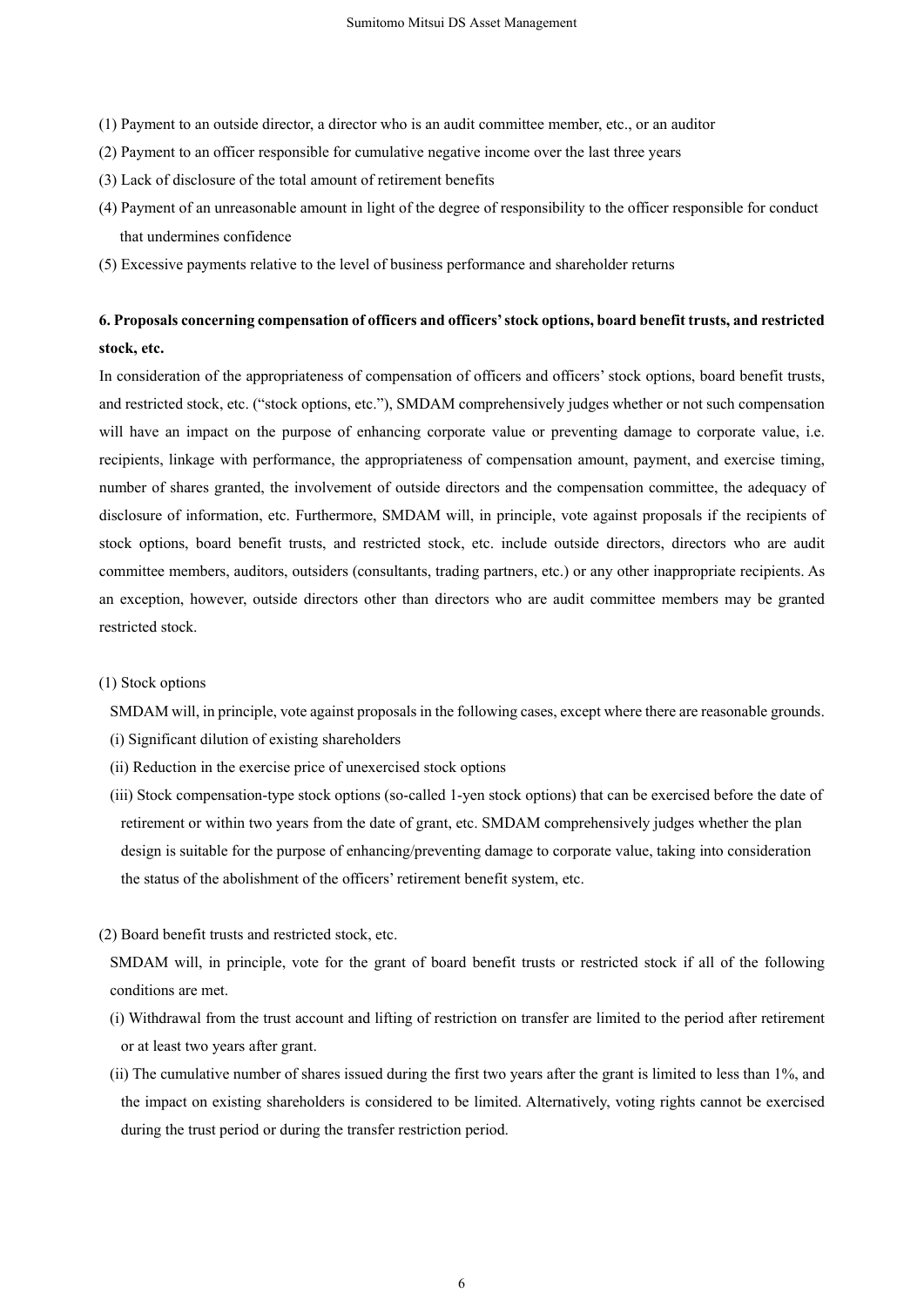(3) Setting upper limits on compensation of officers

SMDAM will, in principle, vote against compensation of officers in the following cases.

- (i) Excessive compensation amount relative to the level of earnings or dividends
- (ii) Lack of reasonable explanation of the amount of compensation
- (iii) No involvement of outside directors and the compensation committee in determining the compensation amount

### **7. Proposals concerning takeover defense measures**

SMDAM, in principle, opposes the so-called advance warning takeover defense measures because of the risk of the stock market losing its corporate discipline function, but may approve such measures after a comprehensive judgement and confirming the following requirements. In addition, with respect to companies that do not submit takeover defense measures to the general shareholders' meeting for approval, SMDAM will, in principle, vote against the election of all director candidates who have expressed support for such measures, including newly appointed outside directors.

- (1) Limited to the four types acknowledged by the Tokyo High Court and the acquisition made in two stages
- (2) Appropriate information disclosure requests to the acquirer
- (3) Able to be abolished by the board of directors or the general shareholders' meeting at any time
- (4) Trigger ratio of 20% or more
- (5) Valid for up to three years
- (6) Upper limit of information provision period and evaluation period
- (7) No room for changes by resolution of the board of directors except for revisions of laws and regulations, etc.

In addition, with regard to the so-called contingency takeover defense measures, SMDAM comprehensively judges the common interests of shareholders, the impact on corporate value, the necessity of introduction, and the scheme of the plan, etc.

## **8. Proposals concerning amendments to the articles of incorporation**

SMDAM comprehensively judges whether or not an amendment to the articles of incorporation shall affect the common interests of shareholders or corporate value.

(1) Proposals concerning amendments to the quorum requirement for special resolutions

SMDAM will, in principle, vote against amendments to quorum requirement for special resolutions except in cases where there are reasonable grounds.

(2) Proposals concerning amendments to the corporate governance structure

- (i) SMDAM will, in principle, vote for proposals to become a company with a nominating committee or a company with an audit and supervisory committee.
- (ii) SMDAM will, in principle, vote for proposals to limit the liability of directors and auditors to a reasonable extent.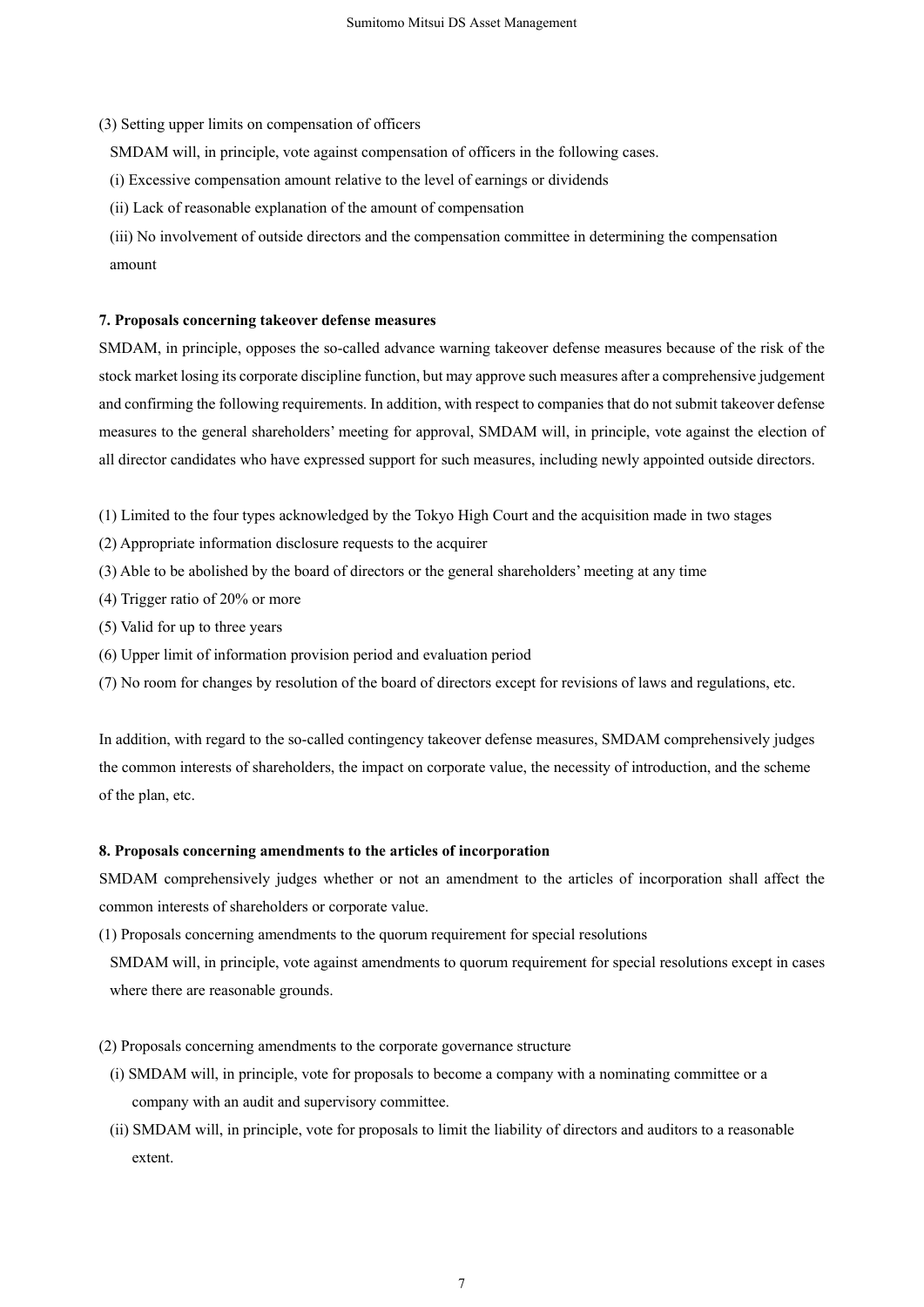- (iii) SMDAM will, in principle, vote for the decrease and against the increase of the number of directors. SMDAM will comprehensively judges the number of auditors based on the actual conditions of the investee companies
- (iv) SMDAM will, in principle, vote for holding a virtual shareholders' meeting. In the event that the operation of the general shareholders' meeting is conducted in a manner that significantly impairs the rights of shareholders, the election of directors at the subsequent general shareholders' meeting may be opposed
- (3) Proposals on amendment of the total number of authorized shares
	- SMDAM will, in principle, vote against amendments of the total number of authorized shares in the following cases.
	- (i) No reasonable grounds in light of the company's management strategy, etc.
	- (ii) A part of takeover defense measures that SMDAM cannot approve.
- (4) Proposals concerning the delegation of authority to determine appropriation of surplus to the board of directors
	- (i) SMDAM will, in principle, vote against the delegation of appropriation of surplus to the board of directors if the proposal includes exclusion from resolutions of the general shareholders' meeting.
	- (ii) SMDAM will, in principle, vote for proposals that permit the board of directors to make decisions concerning company share buybacks.
- (5) Proposals requiring special resolutions to dismiss directors SMDAM will, in principle, vote against proposals that impose additional or more stringent conditions on the dismissal of directors.
- (6) Proposals concerning the reduction or release of liability of accounting auditors SMDAM will, in principle, vote against proposals to limit the liability of accounting auditors.
- (7) Proposals to make record dates for resolutions more flexible SMDAM will, in principle, vote against making record dates for resolutions more flexible.
- (8) Proposals concerning the issuance of class shares

SMDAM will, in principle, vote against the issuance of class shares. However, it may vote for such proposals if it can be reasonably explained that the issuance will not damage the interests of existing common shareholders.

(9) Proposals concerning sustainability

SMDAM will, in principle, vote for amendments to the articles of incorporation regarding sustainability, such as climate change and human rights, if the content, scope, and items are considered appropriate.

(10) Proposals concerning other amendments to the articles of incorporation SMDAM will comprehensively judges proposals based on the perspective of whether there is an impact on the common interests of shareholders or corporate value.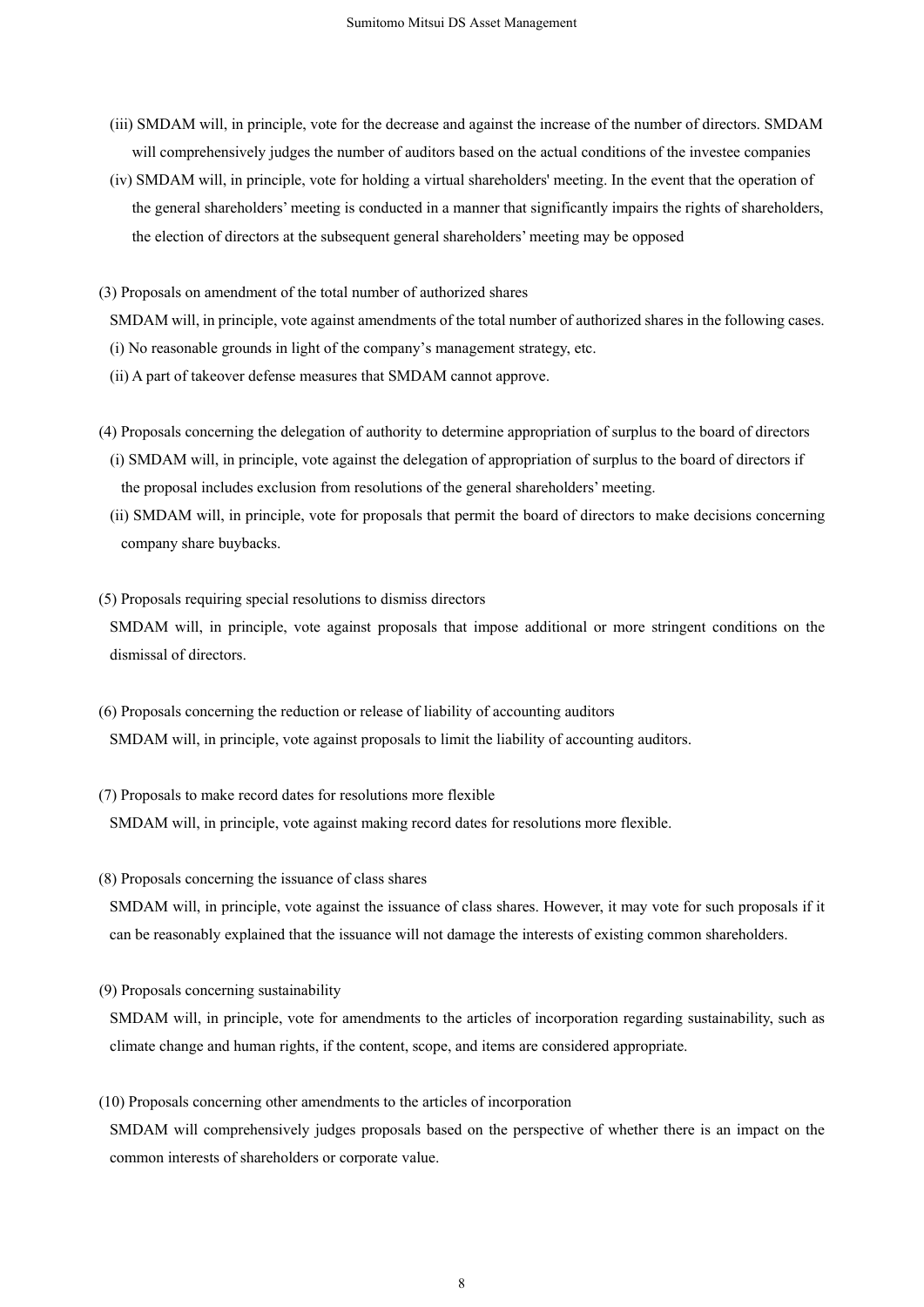#### **9. Proposals concerning corporate mergers and business restructuring**

SMDAM will make comprehensive decisions on corporate mergers and business restructuring based on the perspective of whether they have an impact on the common interests of shareholders or corporate value. However, SMDAM will, in principle, vote against proposals in the following cases.

- (1) Lack of clear and reasonable explanation concerning the purpose, transaction details, share exchange ratio, or proper due diligence.
- (2) Risk of damaging the common interests of shareholders or corporate value

## **10. Proposals concerning capital policy such as increasing/decreasing capital, or allotment to third parties**

SMDAM will make comprehensive decisions on capital policy based on the perspective of whether there is an impact on the common interests of shareholders or corporate value.

SMDAM will, in principle, vote against decreasing capital if there are no reasonable grounds or it damages the common interests of shareholders.

SMDAM will, in principle, vote against third-party allotment if the allotment price is significantly more favorable than the market price, if there is a significant dilution of the shares, or if the allottee is inappropriate.

If a proposal for the establishment of a foundation for academic or welfare purposes or an organization for social contribution purposes is accompanied by a proposal for third-party allotment, etc., in which the allotment price is significantly more favorable than the market price, both proposal shall, in principle, be opposed.

### **11. Proposals concerning the acquisition and retirement of treasury shares**

SMDAM will, in principle, vote for the acquisition and retirement of treasury shares, which contribute to the common interests of shareholders. However, SMDAM will, in principle, vote against such proposals if they are inappropriate in light of the company's financial condition, cash flow, and liquidity.

## **12. Proposals concerning the election of accounting auditors**

SMDAM will, in principle, vote for the election of accounting auditors to reduce the risk of improper accounting caused by collusion between companies and accounting auditors. However, SMDAM will, in principle, vote against proposals in the following cases unless there are reasonable grounds.

- (1) Serious doubts about the independence of the accounting auditor
- (2) Not reappointed due to conflict with the company over audit policy
- (3) Doubts about proper auditing in light of factors such as the size of the accounting auditor

#### **13. Other proposals made by the company**

SMDAM will comprehensively judges proposals based on the perspective of whether there is an impact on the common interests of shareholders or corporate value.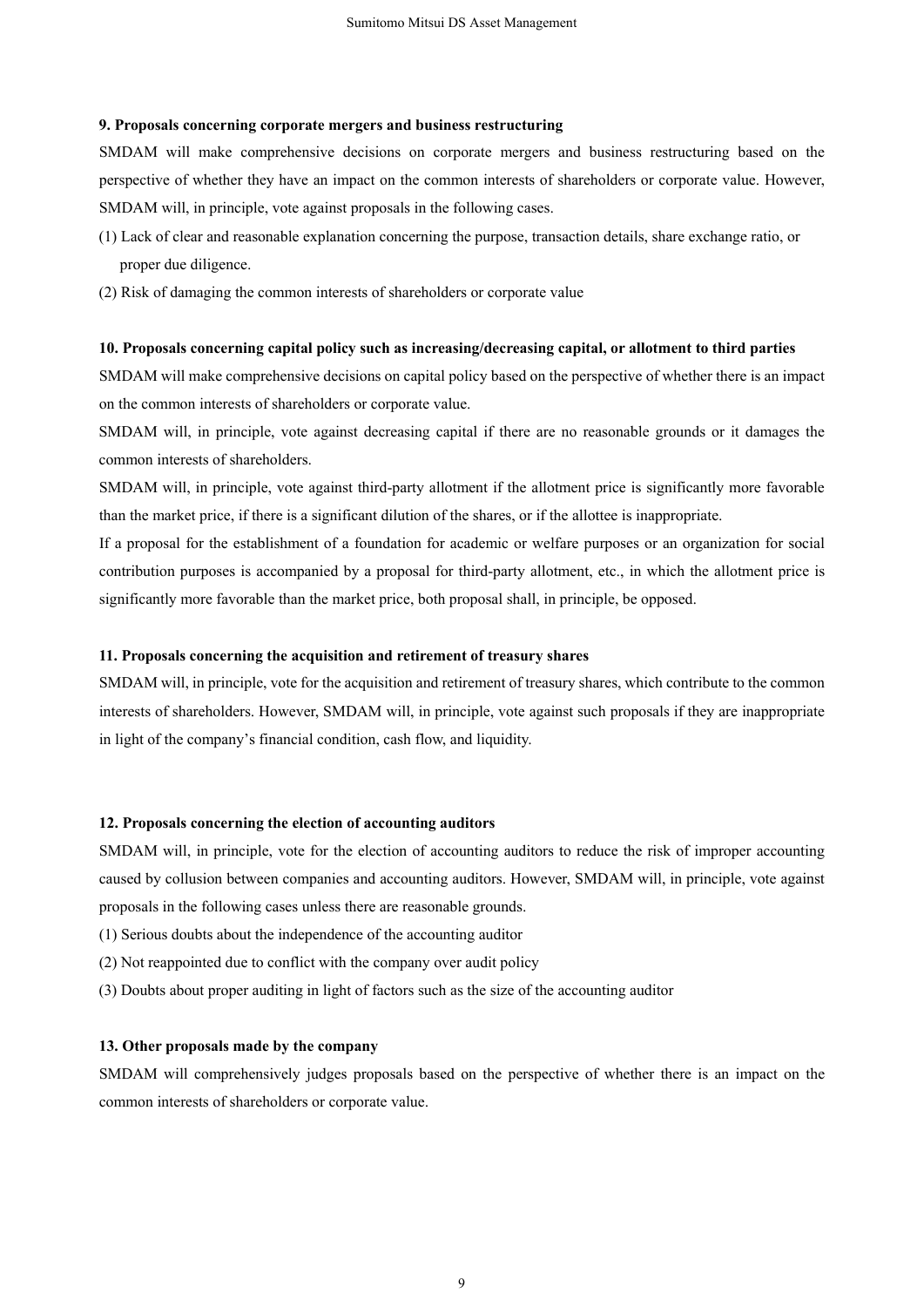## **14. Shareholder proposals**

SMDAM will comprehensively judges shareholder proposals based on the perspective of whether there is an impact on the common interests of shareholders or corporate value. With regard to proposals to amend the articles of incorporation, full consideration shall be given to the possibility of constraints on business operations. SMDAM will, in principle, vote for shareholder proposals related to the disclosure of information on sustainability, such as climate change and human rights, if the content, scope, and items required are considered appropriate.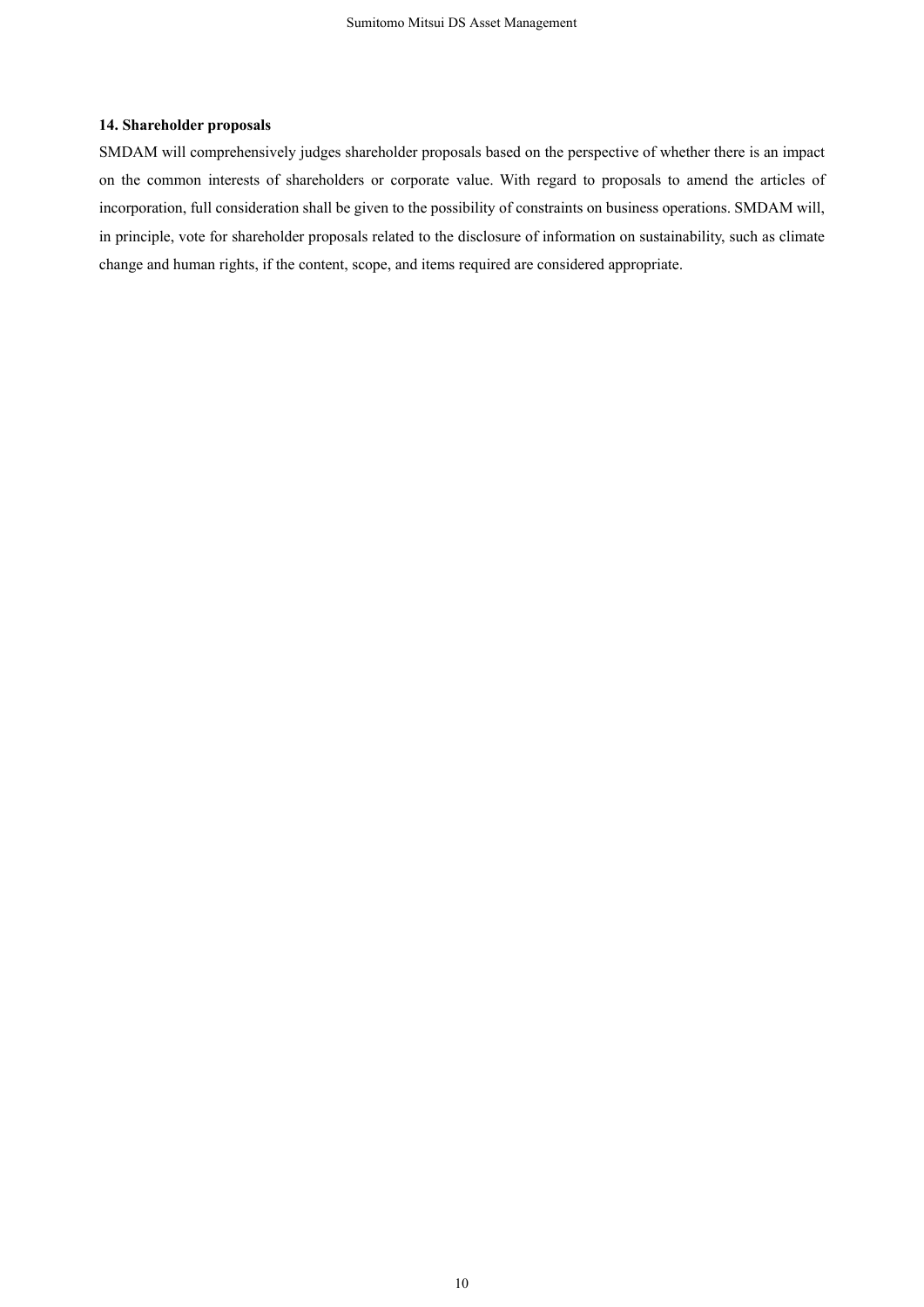## *<Chapter 4> Criteria for Exercising Voting Rights (J-REIT)*

## **1. Election and dismissal of executive officers, supervisory officers, and accounting auditors**

As the Act on Investment Trusts and Investment Corporations ("Investment Trust Act") positions investment corporations as the "vessels" for investment and adopts externally entrusted schemes, with the authority of executive managing officers to execute business being limited to the selection of the external corporation to which to entrust operations and the convocation of investors' meetings, the principal role of executive officers is to monitor and supervise the operations entrusted to asset management companies, etc. Based on this point of view, these are carefully reviewed according to the following policies.

## **(Election of executive officers and substitute executive officers)**

- (1) In principle, SMDAM is opposed to cases where an officer or employee of an asset management company serves concurrently as an executive officer.
- (2) The following applies in cases where they do not serve concurrently.
	- (i) SMDAM will, in principle, vote for new appointments where it is found that there are no problems after reviewing whether or not the candidate has a career in real estate related business and whether there has been any conduct that undermines public confidence or antisocial conduct ("conduct that undermines confidence").
- (ii) SMDAM will, in principle, vote for re-appointments where it is found that there are no problems after reviewing whether there have been any acts that impair the value of the J-REIT concerning the operation of the outsourcer or other outsourced operations due to failure to act with the due care of a prudent manager or act in good faith during the term of office, or conduct that undermines confidence.

#### **(Election of supervisory officers and substitute supervisory officers)**

- (3) SMDAM will, in principle, vote for new appointments where it is found that there are no problems after reviewing whether a nominee has the independence and career sufficient for serving in the role of supervision of executive officers and asset management companies, etc. and whether there has been any conduct that undermines confidence.
- (4) SMDAM will, in principle, vote against re-appointments where it is determined that there has been a failure to act with the due care of a prudent manager or act in good faith toward the investment corporation during the term of office, or if it has been found that conduct that undermines confidence has taken place. Furthermore, in principle, SMDAM is opposed if independence cannot be reasonably explained due to losing independence as a supervisory officer if the cumulative term of office of a supervisory officer is for a long period in the relevant investment corporation.

#### **(Election of accounting auditors)**

- (5) SMDAM will, in principle, vote for newly appointed accounting auditors if it is found that they have a track record that can be expected to provide effective and independent auditing of the accounts of the investment corporation.
- (6) SMDAM will, in principle, vote against re-election if there were accounting auditing practices that are not appropriate as an accounting auditor during the term of office or it is found that there were practices causing doubts about independence.